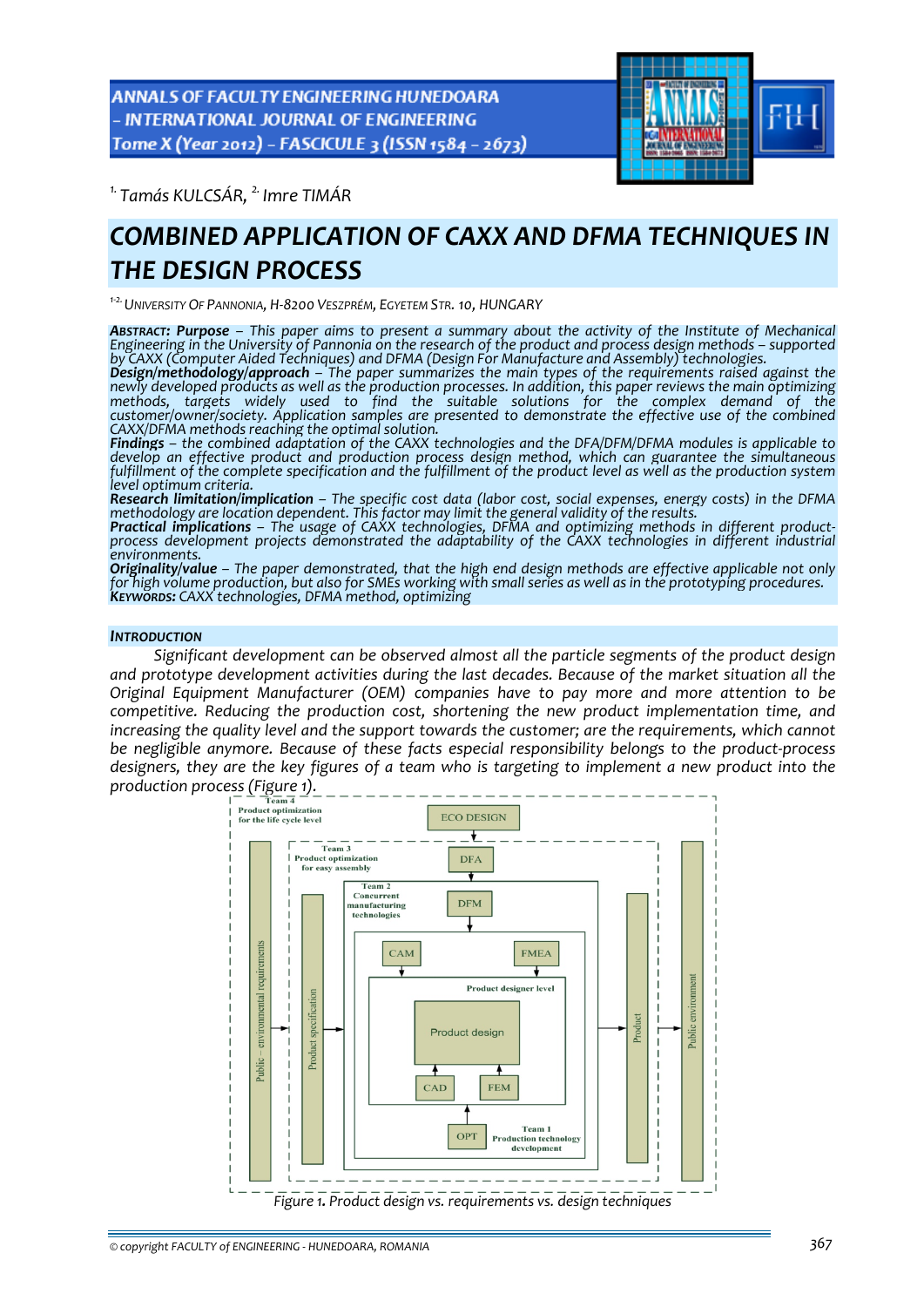*Beyond the requirements for the "pure" product specification a number of other requirements are raised by the customers, the owners, as well as third party participants against the design team. Possible classification of these kinds of additional requirements is as follows:* 

*Cost type requirements*

- − *minimum production cost (in order to reach the maximum profit rate),*
- − *short design and process development time,*
- − *optimum utilization of the production facility and resources.*
- *Quality type requirements*
- − *reduced number of possible nonconformities during the guarantee period,*
- − *fault free production,*
- − *increasing the guarantee period.*

*Society origin requirements*

- − *to minimize the specific energy consumption,*
- − *to minimize or recycle the waste materials,*
- 
- − *to minimize the maintenance need of the product,* − *to optimize the handling of the amortized and scrapped products . Widespread using the CAXX technologies, more and more optimizing methods and complete knowledge database were formulated in specific areas. The new computer aided engineering and management systems supports the product‐technology development and project management process on a base of a common database. Although these engineering‐ management systems are highly complicated, the local implementation of them is based on the existing infrastructure, technology and knowledge database of the actual company.*

*;*

## *APPLICATION OT THE OPTIMIZATION METHODS IN THE DEVELOPMENT PROCESS*

*The general mathematical description of an optimization problem is defined as to minimize an objective function f(x)*

$$
\min f(\mathbf{x}), \qquad \mathbf{x} \in \mathsf{E}^n
$$

*subject to m linear and/or nonlinear inequality constraints* 

$$
0 \leq g_j(x), j = 1, 2, ..., m
$$

*and p‐m linear and/or nonlinear equality constraints*

$$
o=h_j(\mathbf{x}), j=m+1,\ldots,p,
$$

 $\mathsf{where}\ \mathbf{x}\text{=}[\mathsf{x}_{\mathsf{1}},\ \mathsf{x}_{\mathsf{2}},\ldots,\ \mathsf{x}_{\mathsf{n}}]^{\mathsf{T}}$  the variables (design parameters).

*In the case, when the optimization problem belongs to a product or process design task, the objective function may contain the raw material cost, the manufacturing costs (machine costs, the* energy costs, etc.), the assembly costs, the maintenance costs and also the costs related to the recycling *at the waste handling at the end of the lifetime.* 

*The inequality and equality constraints can be formulated as mechanical stress, or strain constraints, dimension limitation, constraints for the production technology etc.*

*The design parameters (variables) can be dimensions, technology parameters, physical attribute (temperature, pressure) strength parameters. The variables may have discrete or continuous distribution.* 

*The suitable solving method for the optimizing problem can be selected depending on the actual form of the objective function and the constraints [1]. The competitiveness requirement transmitted by the social‐economical environment toward the design team, incentive the product and production process designers to find the possible ways of the minimum usage of resources at the production phase. This way the product can reach a competitive position compared to other similar products. The engineers have to find those parameters of the product, which will result optimum product or/and production process and will provide a higher level competitiveness [2].*

*An overview of multidisciplinary optimization conceptual element was presented with two examples of MDO methodology applied to preliminary design problem [3]. Several papers were published about the development of the solving algorithms of the optimization methods. In the case of multi‐objective optimization problems modified the definition of dominance in order to solve constrained multi‐objective problems efficiently [4]. Simulation results of the constrained NSGA‐II on a number of test problems, including a five‐objective, seven‐constraint nonlinear problem, were compared with another constrained multi‐objective optimizers, and the much better performance of NSGA‐II was observed.*

*The necessity of the optimization can be seen on different levels of the design/development process.* 

*Component level optimization*

− *Optimization of the geometry [5]. One of the most valuable cost factors is the material cost. Highly recommended is to design a product with the minimum usage of material (minimum*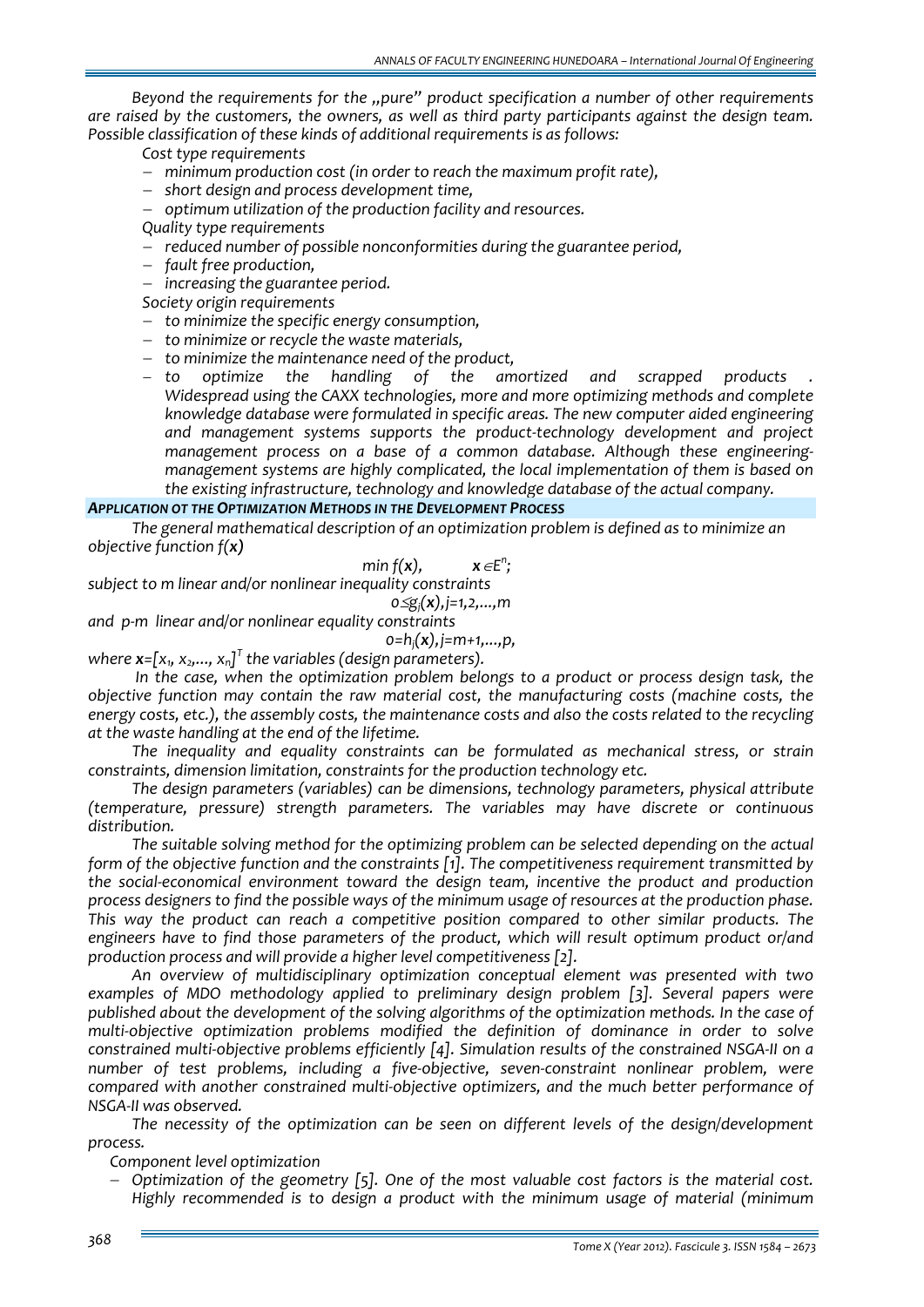*material cost). Because of the material cost correlates to the volume of the part, it also correlates to the geometry features (i.e. the dimensions of the cross section). Finally the optimum usage of the material is equivalent with the optimization of the product geometry task. In the case of dimension (geometry) optimization often the dimensions of cross sections or geometrical parameters are computed [6]. It is recommended to use nonlinear optimization methods at the design process.* 

- − *Shape optimization. Traditionally, in shape design of mechanical bodies, a shape is defined by the oriented boundary curves of the body and a shape optimization the optimal form of these boundary curves is composed [7]. The design method targeting to find the optimal shape of the component with the constraints, that the so called material utilization must reach the maximum level (e.g. uniform strength state component).*
- − *Optimization of the engineering technology. Most of the CAM systems are equipped with routines to optimize the facility resources for the component production, for example to minimize the cutting tool movement during the production process [8].*
- − *Optimization of the technology system. Some cases, when the company has some concurrent technologies to machine the component, it is questionable, which technology could result more advantageous to produce the part. The modules of the DFM/DFA/DFMA methods provide the possibility for the design teams, to compare the costs of theoretically possible technologies, and to select the most advantageous process for the serial production.*

*Product level optimization*

- − *Optimized assembly process. The last phase of the manufacturing process, the assembly task could results valuable cost factors. The precise design job could minimize the amount (and costs) of the assembly process, if it was a preliminary targeted factor to use the minimum number of components. The DFA method could help the designers with the analysis and redesign technology in order to reach lower assembly time and of course lower assembly costs.*
- − *Optimization of the production system. The actual infrastructure, the actual machinery and human resources of a company could serve the interests of the owners as well as the employees, when the utilization of the resources is uniform and optimal. It seems to be necessary to plan the* optimal daily-, weekly-, e.t.d. operation all of the human and machine type resources. The precise *planning of optimal production batch sizes, the structure of basic operations often requires to use optimizing methods.*
- − *Optimization of the logistic system. Having a look at to the position of a company in the supply chain system, the logistic relation with the customers as well as the suppliers has special importance. The economical requirement means, that the planners have to set the parameters of the logistic systems (order structure, stock levels, production sequencing) that the long term logistic type costs should be optimal (minimal). Most of the cases these systems are extremely complicated due to several parameters. It seems to be good to use generic and/or SWARM optimization methods to handle them.*

*Societal level optimization*

- − *Resources minimization: The design and also the production technology have to be designed that the total usage of the resources (energy, utilized land area) should be minimal, and also the minimum amount of the waste material should originated from the production process [6]. The application of the multi main function based optimizing methods is well known in this area.*
- − *Product life cycle cost optimization: A valuable development process can be seen in the design method during the last decade, which is calculating with the lifetime factors of the product, for example the maintenance demand as well as the impacts of the disassembly, recycling and scrapping at the end of the lifetime [9]. The ECODESIGN optimizing methods are suitable to reach the optimum design with these conditions.*

## *APPLICATIONS. CAXX MODELING AND NEW PRODUCT IMPLEMENTATION METHOD FOR CASTING*

*The project targeted to develop a new tooling process especially for companies using unique or small series casting technologies. [10]. The time frame from the idea, up to the implementation can be reduced significantly using this method. The widely used original tooling method was based mainly on hand work with the supervision of the design engineer. The proposed technology based on the CAXX technologies, by applying CAD, FEM and Additive Manufacturing methods can support the design activity. The CAD technique supports the visualization increasing the efficiency of the early decision making points. The finite element modeling is able to follow, and eliminate the shrinking of the material during the casting process. This modeling method will reduce the implementation time eliminating several iterative steps from the tooling process. Using the Additive Manufacturing technology (3DP), the* final product sample (which is the core component in the tooling process) can be made very quickly. The *original and the new proposed tooling technology was compared using the DFMA analysis. The DFMA*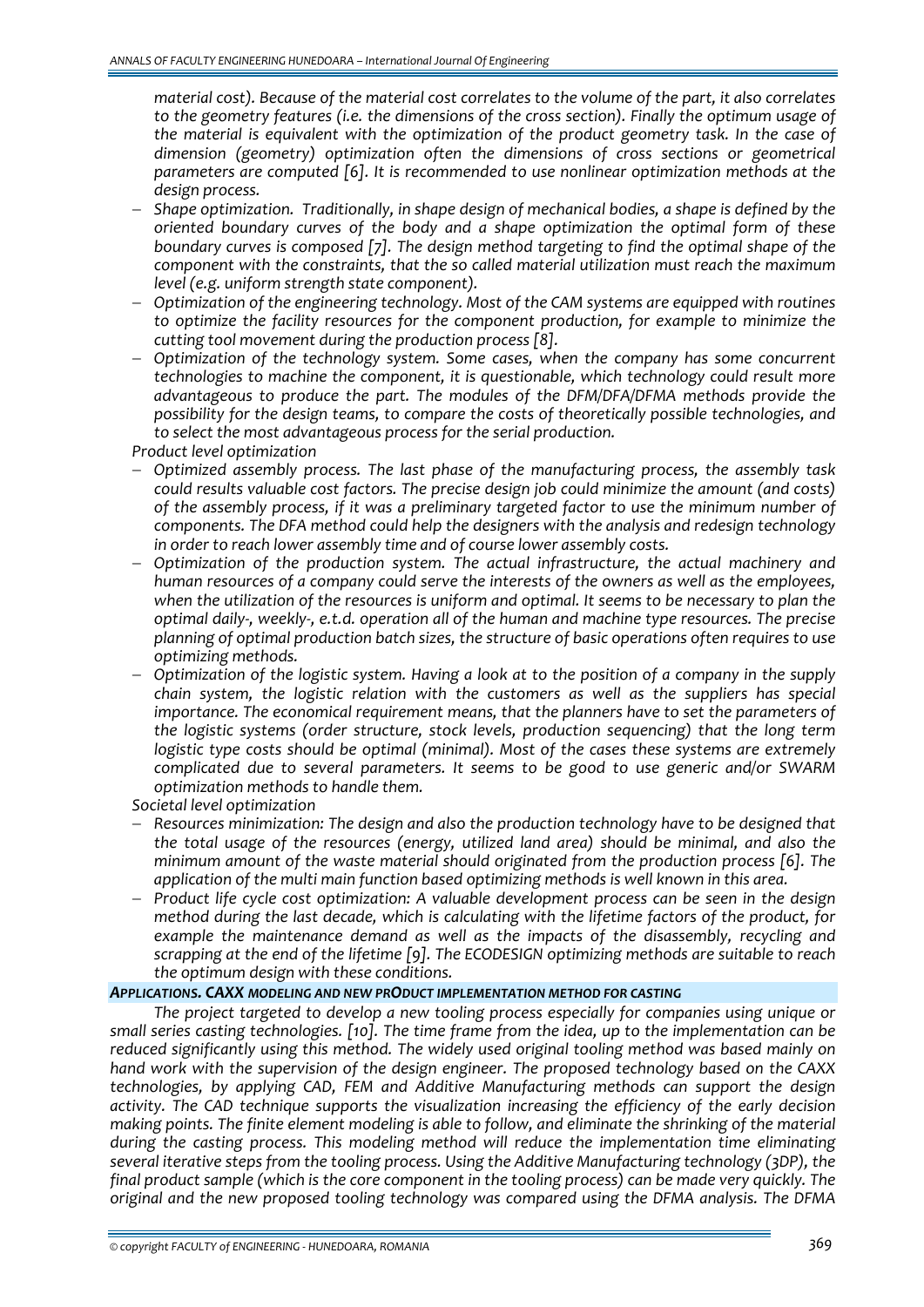*index of the new technology decreased almost 50 percent from the level of the original tooling method (Table 1).* 

*Table 1. The time structure of the prototype development process* 

| N <sub>0</sub>                 | Component/operation                   | <b>Time</b><br>(hours) | Remark                                                   |  |
|--------------------------------|---------------------------------------|------------------------|----------------------------------------------------------|--|
| STEP-1                         | CAD modelling                         | 2.0                    | 3D model creation using<br>the CAD software              |  |
| STEP-2                         | Production of prototype<br>components | 7.5                    | 3D Printing (Rapid<br>prototyping)                       |  |
| STEP-3                         | Measuring the prototype parts         | 1.5                    |                                                          |  |
| STEP-4                         | Assembly                              | 0.5                    | Joining and glueing the 2<br>parts, finishing operations |  |
| STEP-5                         | Checking                              | 0.5                    |                                                          |  |
| Total time with the new method |                                       | 12                     | The time significantly<br>reduced                        |  |
| Total time with the old method |                                       | 18                     | Originated from the<br>industrial partner                |  |

*It means that the tooling process based on the application of the CAXX technologies can save implementation time and cost. The effective usage of this new tooling process was presented on the tooling process of two products with slightly different geometry (Figure 2).*

# *DFM ANALYSIS OF A GENEVA DRIVE MECHANISM*

*The Geneva drive mechanism is used for transforming the continuous rotating movement to periodical rotating movement (Figure 3).* 

*The star‐like component (the periodically moving part) is build up from two components, one is punched from sheet metal, and the central component is made from a bar with turning operation. The production costs of three different possible production technologies ‐ laser cutting; plasma cutting; punching ‐ were inspected and compared [11]. Different sensibility against the production volume was observed during the comparison. In the case of smaller series of production (up to 40000 pcs life volume), the laser cutting is the economic technology, but in the case of higher volumes production (above 40000 pieces), the punching technology seems to be optimal selection (Figure 4).*



*Figure 2. Casting form, made with the prototype core*



*Figure 3. The Geneva drive mechanism*



*Figure 4. The manufacturing costs vs. life volume. The actual costs data calculated for the case of 40000 pcs life volume*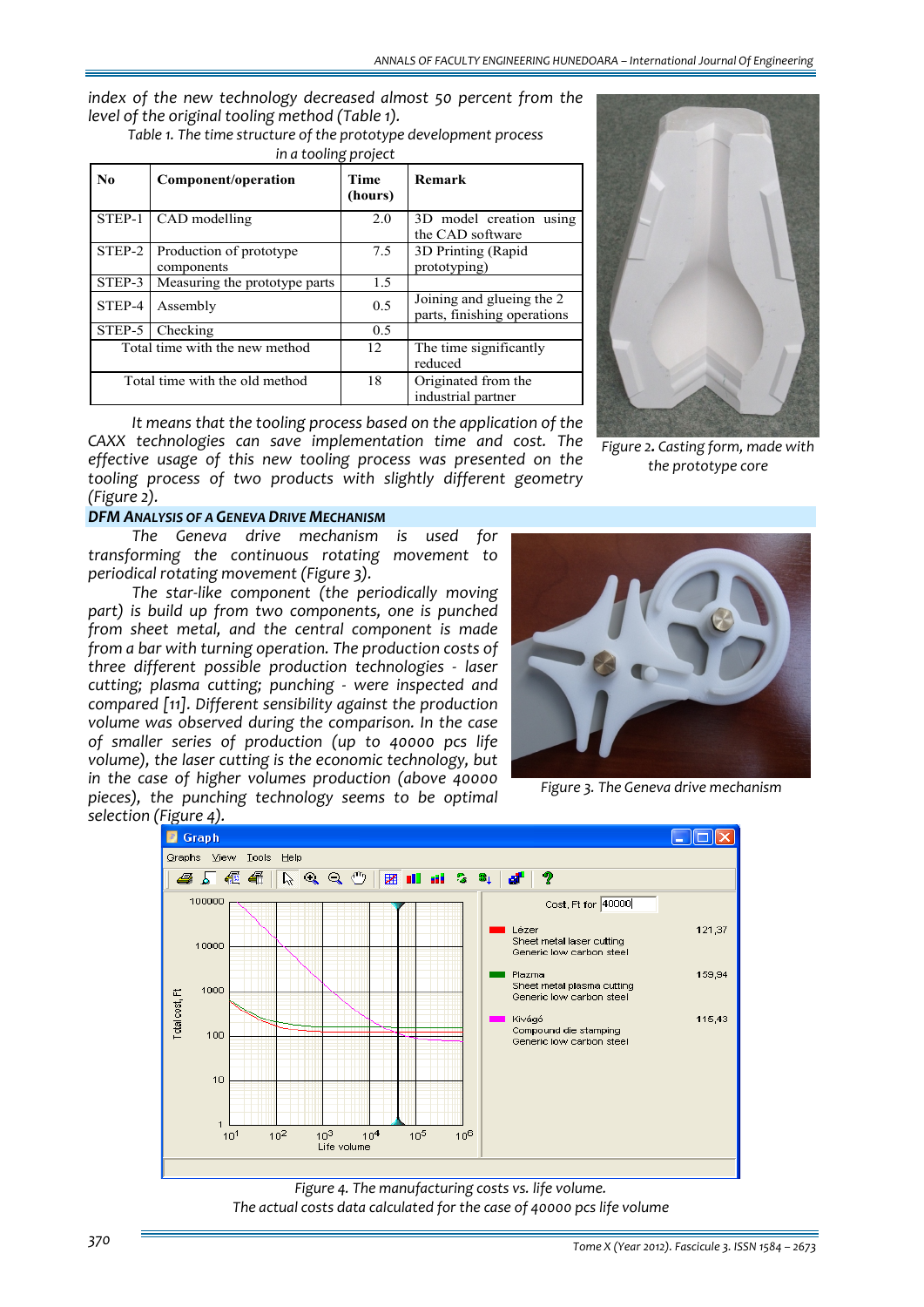#### *INSPECTION OF THE PRODUCTION COSTS OF A MOUNTING BASE*

*Several concurrent production technologies can be compared using the DFMA method at the design process of the mounting base described on the figure below [11], (Figure 5).*

*The following possible technologies were inspected:* 

> *production in a punching‐bending tool, sand casting, injection molding, welding of different punched and bent*

*component.*



*Figure 5. The mounting base*

| $  D $ $\times$<br>Graph                                                         |             |                     |                                                               |                       |            |          |               |                       |  |  |
|----------------------------------------------------------------------------------|-------------|---------------------|---------------------------------------------------------------|-----------------------|------------|----------|---------------|-----------------------|--|--|
| Tools Help<br>View<br>Graphs                                                     |             |                     |                                                               |                       |            |          |               |                       |  |  |
| 信气<br>8<br>$^{\circledR}$<br>R.<br>$\mathbf{b}$                                  | ₾<br>Q      | 圏<br><b>All all</b> | $\begin{pmatrix} 0 \\ 0 \\ 0 \end{pmatrix}$<br>3 <sub>1</sub> | $\boldsymbol{r}$<br>đ |            |          |               |                       |  |  |
| 100000<br>Life volume                                                            | Cost, Ft    |                     |                                                               |                       |            |          |               |                       |  |  |
|                                                                                  | Material    | Setup               | Process                                                       | Rejects               | Piece part | Tooling  | Total         | tooling<br>investment |  |  |
| Hajlitott<br>Turret pressworking<br>Low carbon steel, cold rolled, a             | 290,55      | 3,47                | 127,98                                                        | 11,37                 | 433,37     | 22,93    | 456,30        | 2 2 9 2 7 2 0         |  |  |
| Öntött (homokforma)<br>Sand casting, automatic<br>Gray cast iron                 | 17,87       | 16,82               | 459,68                                                        | 7,84                  | 502,20     | 39,86    | 542,06        | 3 985 777             |  |  |
| Nyomásos öntés<br>Metal injection molding<br>316L austenitic stainless steel     | 586,04<br>1 | 1,24                | 2 208,70                                                      | 297,88                | 4 093,86   | 21,62    | 4 115,47      | 2 161 525             |  |  |
| Hegesztett szerkezet<br>Assembly fabrication<br>Low carbon steel, cold rolled, a | 134,33      | 9,84                | 582,54                                                        | 7,70                  | 734,41     | 2 491,47 | 3 2 2 5 , 8 8 | 1 346 741             |  |  |

*Figure 6. Total manufacturing costs vs. life volume (10000 pcs)*

*All the cases were calculated not only the material and the pure manufacturing costs, but also the preparation (setup) costs, the tooling related costs and also the reject costs were considered. The calculations resulted that among all the cases the punching‐bending tool usage was the most attractive technology independently from the production volume, since the total production cost was the least in this case. The cost structure is described in the case of 10000 pcs life volume (Figure 6).*

# *CONCLUSIONS*

*It was demonstrated on several applications that the combined adaptation of the CAXX technologies and the DFA/DFM/DFMA modules is applicable to develop an effective product and production process design method, which can fulfill the following constraints simultaneously:*

 *all the product specification (dimensions, tolerances, strength characteristics, operation parameters),*

 *the optimum criteria (minimum raw material usage, minimum operation cost belongs to every specific technology),*

 *complex optimum criteria (optimum finding on a set of possible concurrent technologies, optimum product design considering life cycle characteristics.* 

*The production costs of the product can significantly decrease, and competitive market position can be reached using the methods of DFA/DFM. In addition, the design of the production technology can be more precise depending on the production volume.*

*Since the DFA/DFMA software tool is not an open source application, than it is difficult to integrate into the optimization process and therefore one has difficulties in comparison with other optimization applications.*

*The Mechanical Institute on the Pannon University (Hungary) has established a CAXX (CAD, FEM, DFMA, 3DP, CAM) laboratory. Optimizing methods for minimum cost products (material‐, production‐, operation costs) are applied in the design process.*

*CAXX technologies were integrated into product development processes. Applications were presented.* 

*Based on the results the adaptability of the CAXX technologies were demonstrated on different industrial samples.*